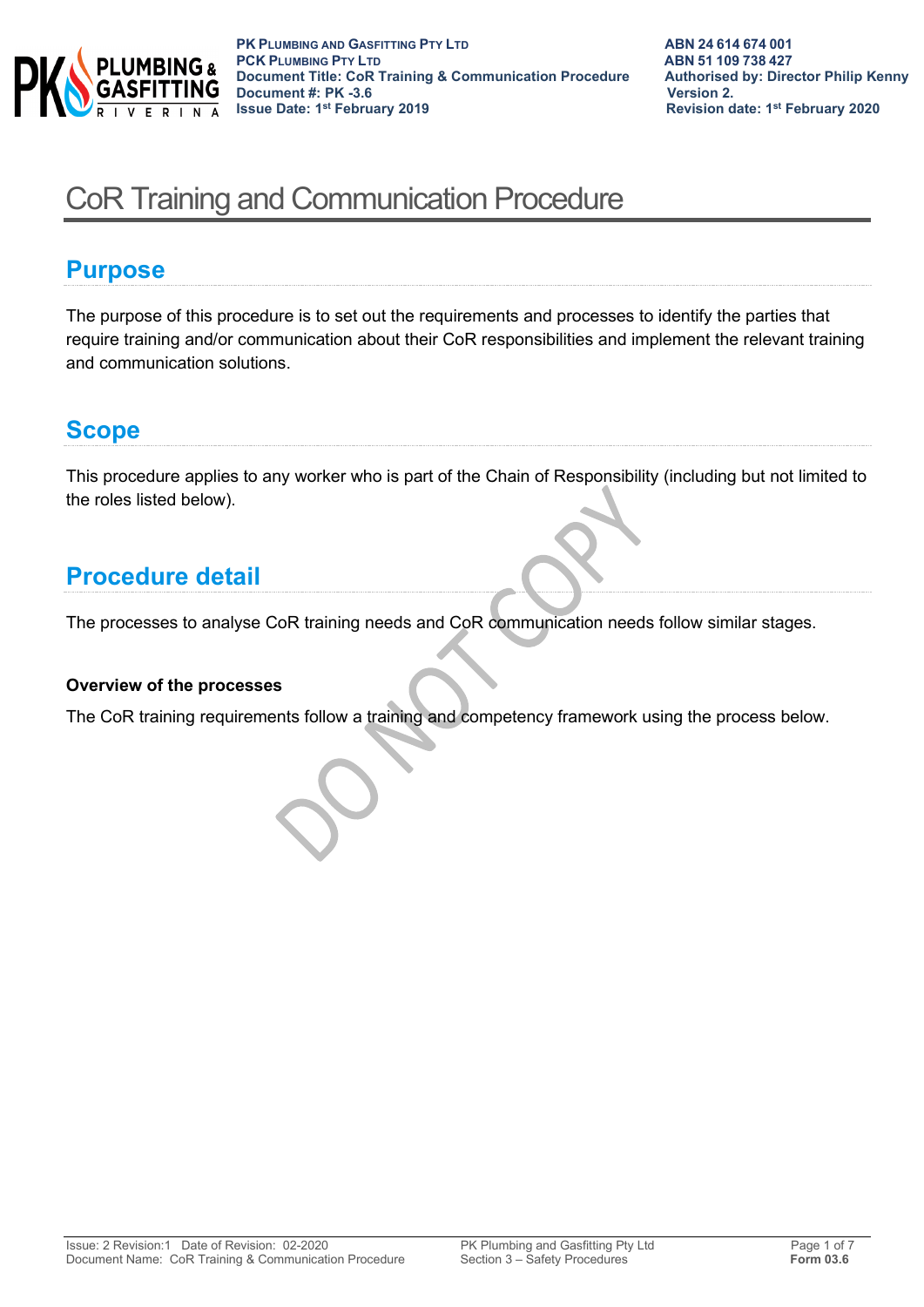

**PK PLUMBING AND GASFITTING PTY LTD**<br> **PCK PLUMBING PTY LTD**<br> **ABN 51 109 738 427 PCK PLUMBING PTY LTD**<br> **Document Title: CoR Training & Communication Procedure** Authorised by: Director Philip Kenny **Document Title: CoR Training & Communication Procedure Authorised Document #: PK -3.6 Document #: PK -3.6 Issue Date: 1st February 2019** 

**Revision date: 1st February 2020** 



The CoR communication requirements follow a similar framework using the process below.



#### **CoR Training Requirements**

All roles in the workplace are identified and defined with the appropriate competencies required to perform that role to a high standard. Roles and their competencies must be documented in a Role Register (this Register will be similar to the CoR Role Identification Register except cover all roles and competencies relevant to the workplace).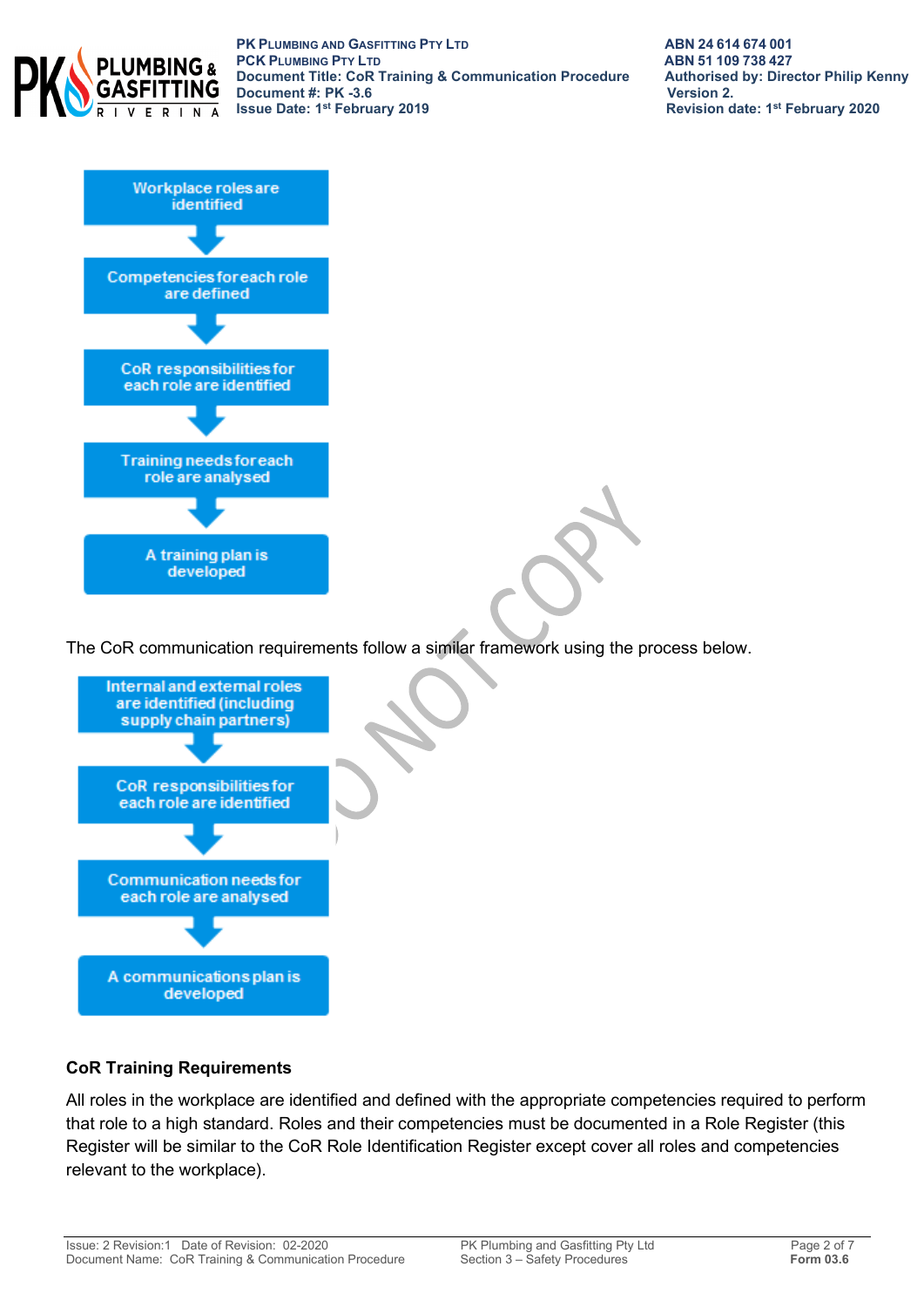

Once all roles in the workplace have been identified and defined, the next step is to identify which roles have responsibilities (i.e. influence or control) in each target area of CoR. This information is documented in the CoR Role Identification Register.

A training needs analysis is then conducted to identify the specific training needs and training gaps for individual workers or workgroups (roles). This information is documented in the CoR Training Needs Analysis.

A training plan is then developed to fill the identified training needs and gaps for the worker or workgroup. The plan specifies which training courses or other training solutions will be provided to which role and the delivery details of the training. This information is documented in the CoR Training Plan. Once each training course or solutions has been completed, this information is documented in the CoR Training Record.

#### **CoR Communication Requirements**

CoR communication requirements will include both internal roles and external roles or stakeholders (e.g. supply chain partners such as consignors, consignees, other transport operators). The details of all external stakeholders must be documented in a Stakeholder Register and the details of supply chain partners who share our CoR responsibilities must be documented in the Supply Chain Partner Register.

All supply chain partners identified in the register must be provided with the CoR Requirements Guide for Supply Chain Partners which ensures these parties understand their responsibilities for CoR. All supply chain partners must sign the commitment checklist within the CoR Requirements Guide for Supply Chain Partners to confirm their commitment to their CoR responsibilities. If the supply chain partner decides they are not willing to commit to their responsibilities, then all commercial arrangements with them must cease, as their decision creates the potential for a breach of CoR.

The CoR Communications Plan is then developed to meet the CoR communication needs of both internal and external roles. It is designed to work in partnership with the CoR Training Plan for internal roles.

# **Responsibilities**

PK Plumbing and Gasfitting has identified the following roles within our organisation with responsibilities for CoR training and communication, as: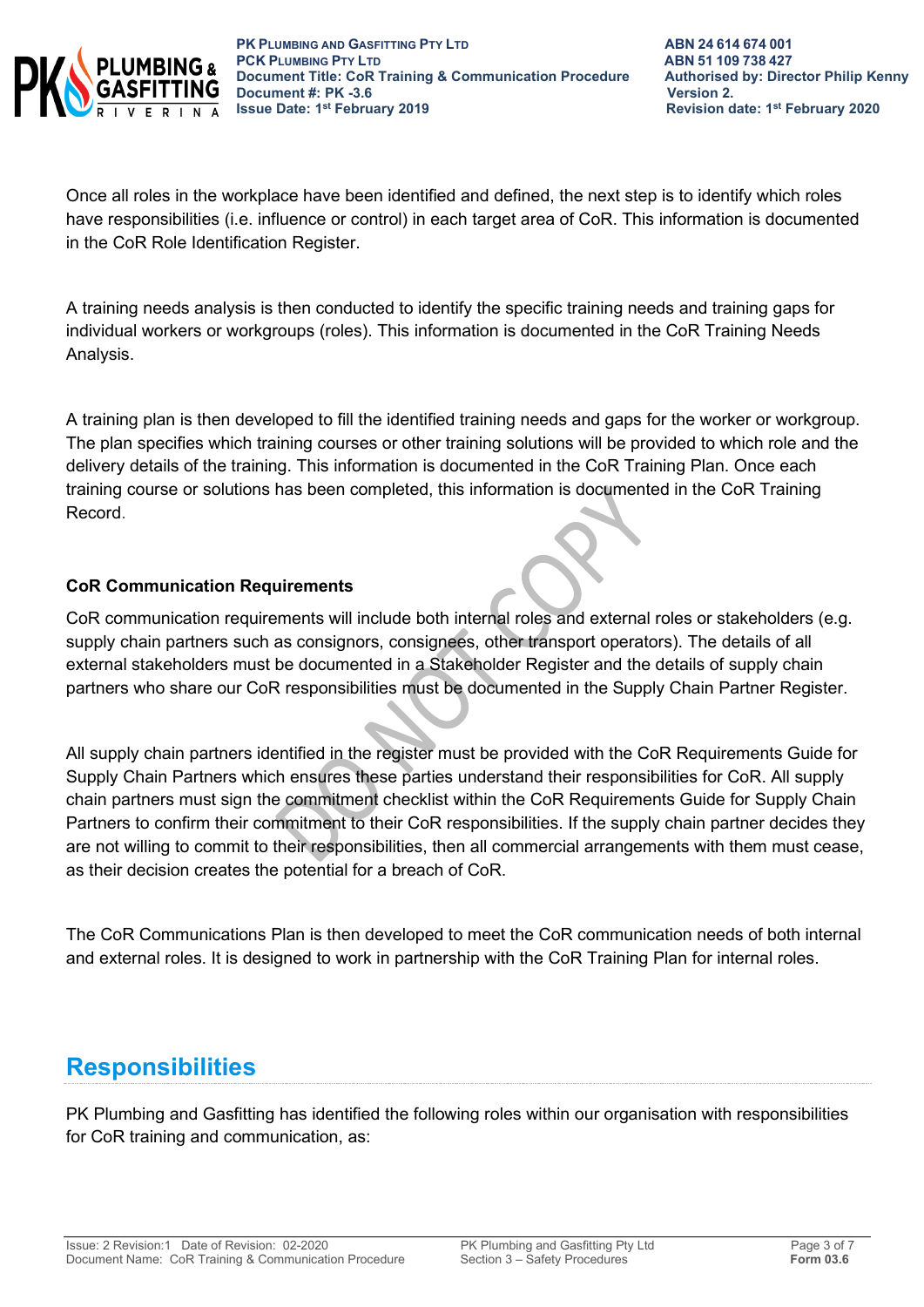

- employer of the driver of the vehicle/prime contractor of the driver/operator of the vehicle/person conducting a business or undertaking (PCBU) referred to as 'the Transport Company'
- managers/supervisors of workers with CoR responsibilities
- workers with CoR responsibilities:
	- $\circ$  driver of the vehicle
	- $\circ$  scheduler of goods for transport by the vehicle and/or the vehicle driver
	- o loading manager of goods for transport by the vehicle
	- o packer of goods to be loaded on to the vehicle
	- o loader of goods on to the vehicle
	- o unloader of goods from the vehicle
- consignor/consignee of goods for transport by the vehicle

A summary of the key responsibilities for each role are listed below.

<remove any roles/responsibilities that do not apply to your workplace and add any roles/responsibilities specific to your workplace>

#### **Transport Company Responsibilities**

*The 'transport company' includes the employer, prime contractor, operator and/or PCBU. In our organisation this responsibility is accepted by <insert relevant role/s e.g. CEO, Managing Director>.*

The transport company must:

- establish and implement the training and competency framework to manage the training and competency workplace requirements for CoR
- establish and implement the communication framework to manage the communication requirements for CoR
- ensure adequate resources (time and budget) are provided for CoR training and communication solutions
- ensure CoR roles and responsibilities are clearly defined, documented and communicated (e.g. job descriptions, CoR Role Identification Register, CoR Requirements Guide for Supply Chain Partners)
- ensure all workers with CoR responsibilities receive appropriate training
- ensure CoR performance is incorporated into performance reviews (e.g. incorporate CoR key performance indicators)
- ensure documentation and records of all CoR training and communication solutions are completed and maintained
- audit CoR training and communication records as part of the annual audit process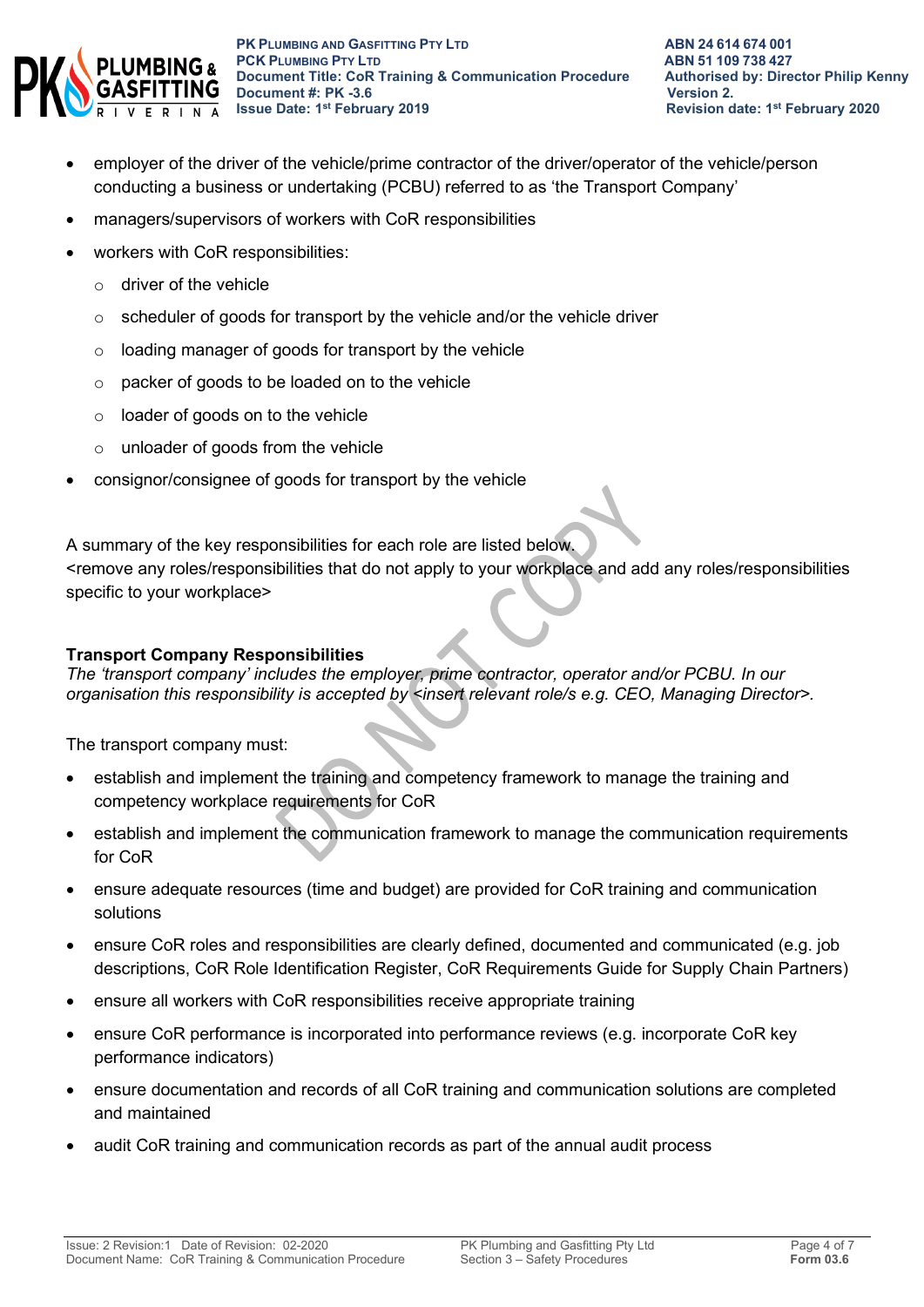

#### **Managers/supervisors of workers with CoR responsibilities**

*Managers and supervisors are workers who have an area of control within the workplace that includes workers with CoR responsibilities. In our organisation this responsibility is accepted by Philip Kenny.*

Managers and supervisors must:

- perform a Training Needs Analysis (TNA) for all workers in their area of control with CoR responsibilities
- ensure workers in their area of control attend (and are deemed competent for) each CoR-related training program in the CoR Training Plan
- ensure workers complete any ongoing or refresher CoR-related training as outlined in the CoR Training Plan
- ensure workers receive all CoR-related communication material as outlined in the CoR Communications Plan
- maintain appropriate training and communication documentation and records for their area of control (e.g. CoR Training Plan, CoR Training Record, CoR Communications Plan, relevant Job Descriptions)
- monitor and review training and communication documentation and records on an ongoing basis
- resolve or appropriately escalate training or communication -related issues promptly

#### **Workers with CoR responsibilities**

*A worker is any person who carries out work for a PCBU, including work as an employee, contractor, subcontractor, self-employed person, outworker, apprentice or trainee, work experience student, employee of a labour hire company placed with a 'host employer' and volunteers. This section refers to workers who are in the role of driver, scheduler, loading manger, packer, loader or unloader.*

Workers with CoR responsibilities must:

- attend any training required to safely perform their work activities in line with CoR obligations (e.g. TLIF2092A: Demonstrate awareness of chain of responsibility regulations, TLIF3093A: Implement chain of responsibility regulations)
- apply the competencies gained in CoR-related training to their work activities
- provide verification of existing CoR-related training qualifications prior to commencing work
- take part in any verification activities to verify existing CoR-related training qualifications
- report any CoR-related training or competency gap that they identify in themselves or others if it is likely to impact their safety or the safety of others in the workplace
- follow the requirements of CoR-related communication material relevant to their role (e.g. Job Description, CoR Toolbox Talk)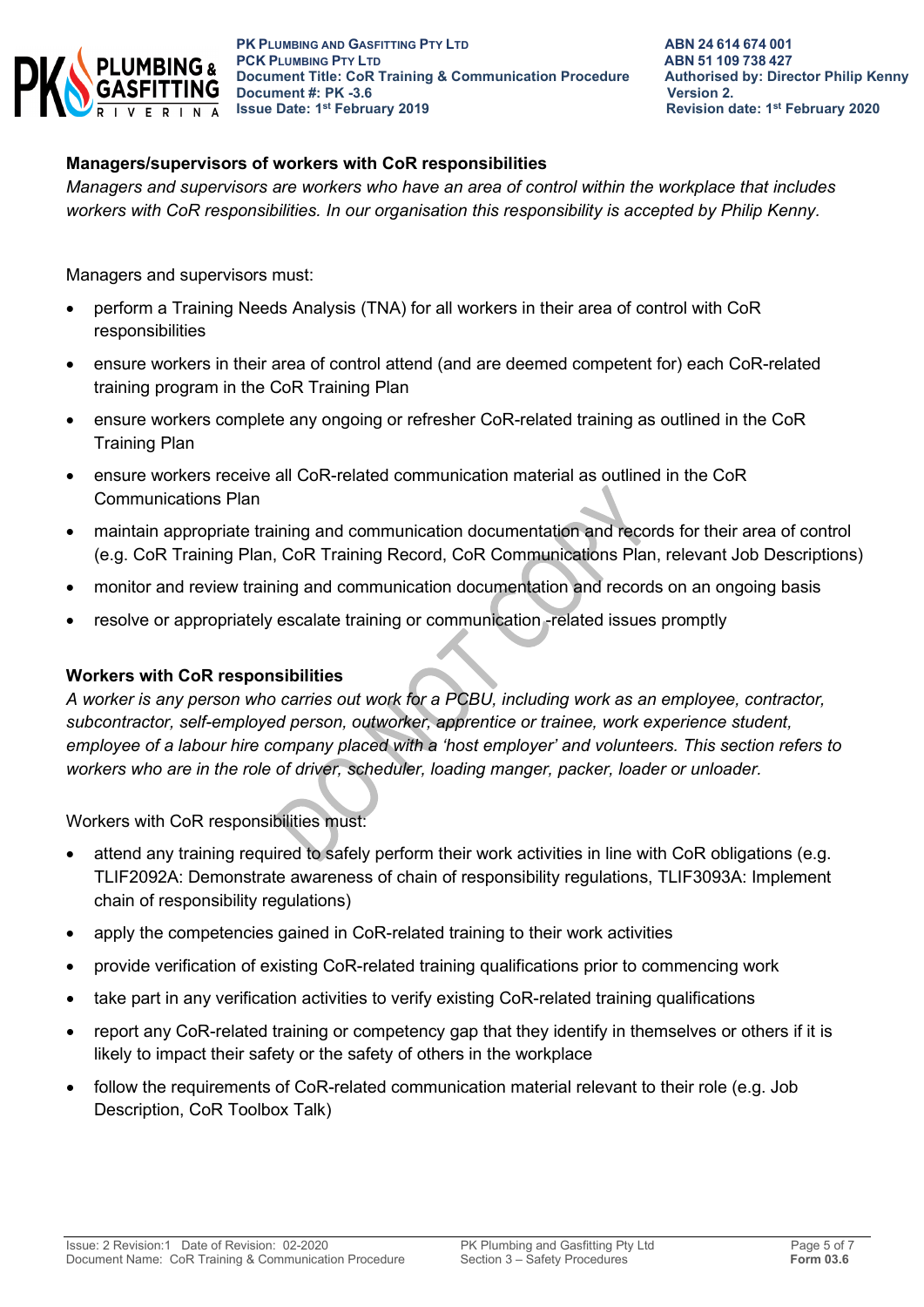

#### **Consignor/Consignee Responsibilities**

*The Consignor is the person or company who dispatches the goods for delivery. The Consignee is the person or company who orders and/or receives the goods.* 

The consignor/consignee must:

- sign the commitment checklist within the CoR Requirements Guide for Supply Chain Partners to confirm their commitment to their CoR responsibilities
- follow the requirements outlined in the CoR Requirements Guide for Supply Chain Partners

#### **Supporting records**

The following records are created, maintained and reviewed as part of the requirements of this procedure:

- CoR Role Identification Register
- CoR Training Needs Analysis
- Training Plan
- Training Record
- CoR Job Description Guide
- CoR KPI Guide
- CoR Communications Plan
- Toolbox Talk
- Awareness Sign
- Supply Chain Partner Register
- Requirements Guide for Supply Chain Partners

#### **Supporting policies and procedures**

This procedure operates within the Risk Management Framework outlined in the Risk Management Policy and Procedure, Work Health and Safety Policy, CoR Policy, Training and Competency Policy and Consultation and Communication Policy.

This procedure should be read and followed in conjunction with the:

- Fatigue Management Policy and Procedure
- Speed Management Policy and Procedure
- Load Management Policy and Procedure
- Document and Record Control Policy